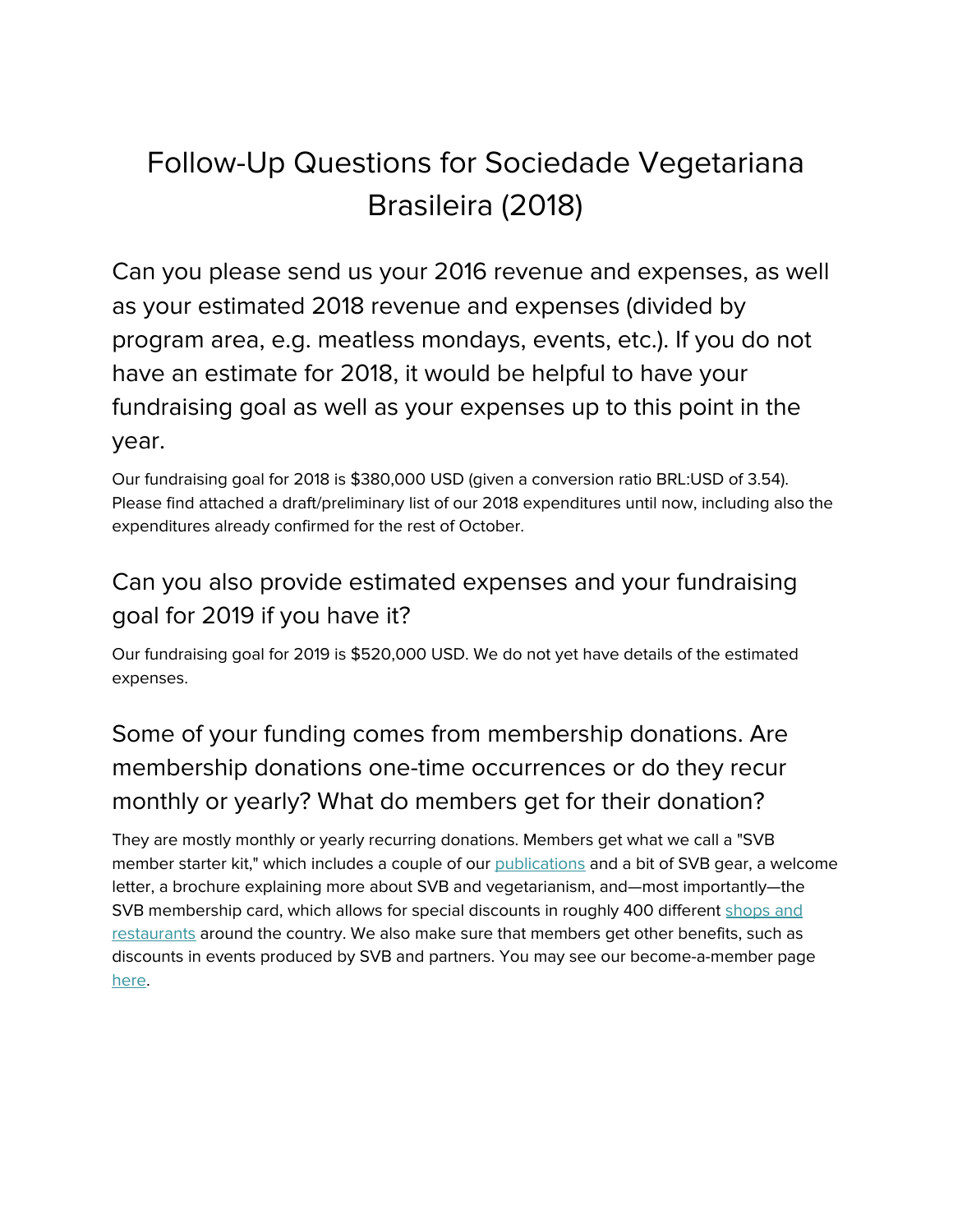### You described a shift in focus from individual outreach to institutional outreach. Can you tell us more about what motivated that switch?

I may have expressed myself imprecisely. We have strong communication work—which somewhat generates an approach of individual behavioral change—but we have been developing our institutional change approaches more quickly. This has been motivated by a perception that (A) we may get greater impact with fewer resources, (B) we are more capable of measuring impact in the short to medium term, and (C) we found good opportunities (key decision makers or decision influencers that were open to our proposals).

#### When we last communicated, you were still working on your strategic plan. Is it completed and can you share it with us?

The key part of the strategic planning (strategic goals and their steps/indicators) 2018–2020 is [completed](https://drive.google.com/file/d/0B2fLuqBhMj-Vc3ZMa3ktNUpQdDA0YXlpclJ6dm0wV1JvRjA4/view).

Some would argue that the development of new cultured and plant-based food technology will be the key turning point for ending animal farming, and that a shift in public attitudes will naturally follow. What role does SVB play in facilitating the development and acceptance of these new technologies?

There are two programs through which SVB plays a role in facilitating and strengthening the adoption of plant-based alternatives to meat, dairy, and eggs: Selo Vegano (our vegan label program), which supports industries to get the products right, while developing and educating the supply chains; and Opção Vegana (the Vegan Option program), which supports restaurants and the food service sector connecting them with the right suppliers for key ingredients (including new plant-based technologies), while helping them communicate their vegan options in the most effective and profitable way possible.

### Why does a significant portion of SVB's outreach focus on dietary change, e.g., reducing meat consumption, rather than directly shifting public attitudes?

We care about having a great impact (i.e., significantly influencing the demand of meat/dairy/eggs) a lot more than we care about attitudes. If a person cuts his/her animal